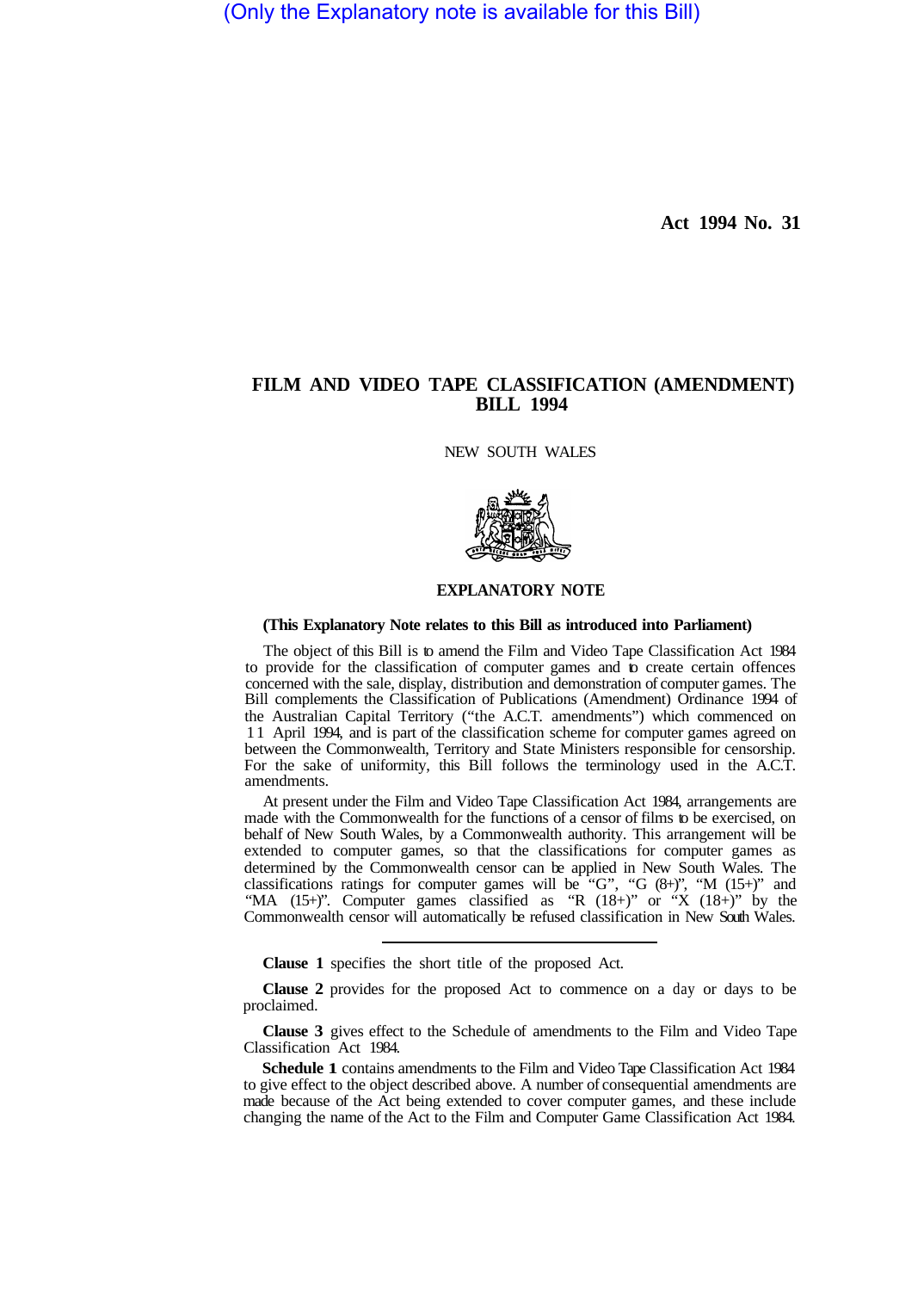## *Film and Video Tape Classification (Amendment) 1994 [Act 1994 No. 31]*

The definition of "computer game" (see **Schedule 1 (4))** is based on the A.C.T. amendments and means a computer program or computer generated image designed for the entertainment of the user. Bulletin boards and business, accounting, professional, scientific or educational programs are in general excluded.

**Schedule 1 (8)** amends section 7 to provide for applications for classification of computer games. Applications must include specific information about the computer game, and if it contains material likely to be contentious (i.e. material which a reasonable adult would consider unsuitable for viewing or playing by a child under 15), the application must contain a recording of that material. Applicants can submit assessments and recommendations for computer games expected to be classified as "G", "G  $(8+)$ " or "M"  $(15+)$ " (i.e "advisory classifications").

**Schedule 1 (9)** inserts proposed section 7A to provide that the censor can require the producer or distributor of a computer game that contains contentious material to submit the game for classification. This section will affect existing computer games (i.e. games that are currently on the market). **Schedule 1 (10)** extends section 8 of the Act so that the censor can require a computer game that is the subject of an application for classification to be demonstrated.

**Schedule 1 (11)** inserts proposed section 9AA which sets out the classification hierarchy that the censor can apply to computer games. An "MA (15+)" classification is the highest classification, and applies if the censor is of the opinion that the game depicts, expresses or otherwise deals with sex, violence or coarse language in such a manner as to make the game unsuitable for viewing or playing by children under 15. The censor is obliged to refuse to classify a computer game which deals with matters in such a way that would cause offence to a reasonable adult (this criterion is similar to that applying to films). When classifying a computer game, the censor can also specify warnings that are to be displayed with the game and may make recommendations in respect of the consumer advice that is applicable to the game. **Schedule 1 (12)** inserts proposed section 9B to remove any need for the censor to formally refuse classification in New South Wales for a computer game that has been classified "R (18+)" or "X (18+)" in the A.C.T. Such a classification will automatically operate as a refusal of classification in New South Wales.

**Schedule 1 (13)** and **(14)** provides for the approval by the censor of advertisements relating to computer games and for the classification of computer games which include trailers advertising other games. **Schedule 1 (15)–(20)** amends existing sections dealing with giving notice of classification decisions, review of decisions, revocation of classifications and other formal matters so that these provisions apply in respect of computer games. **Schedule 1 (21)** inserts proposed section 17A which provides that a classified computer game is taken to be unclassified if it contains contentious material not brought to the attention of the censor.

**Schedule 1 (23)** inserts a new Part 4A to provide for the regulation of computer games and for the enforcement of the classification scheme in New South Wales. The new Part contains provisions similar to those regulating the exhibition, advertising and supply of films. Proposed section 34A prohibits the sale, display, distribution or demonstration of unclassified computer games. Proposed sections 34B and 34C create offences concerning advertisements. Proposed section 34D prohibits the sale of "MA (1 5+)" computer games to children under 15 without parental consent, and also provides that the demonstration of such computer games in a public place is prohibited unless it is restricted to adults and to children under 15 who are accompanied by their parents. Proposed sections 34E–34K create miscellaneous offences which mirror the existing offences and provisions relating to films.